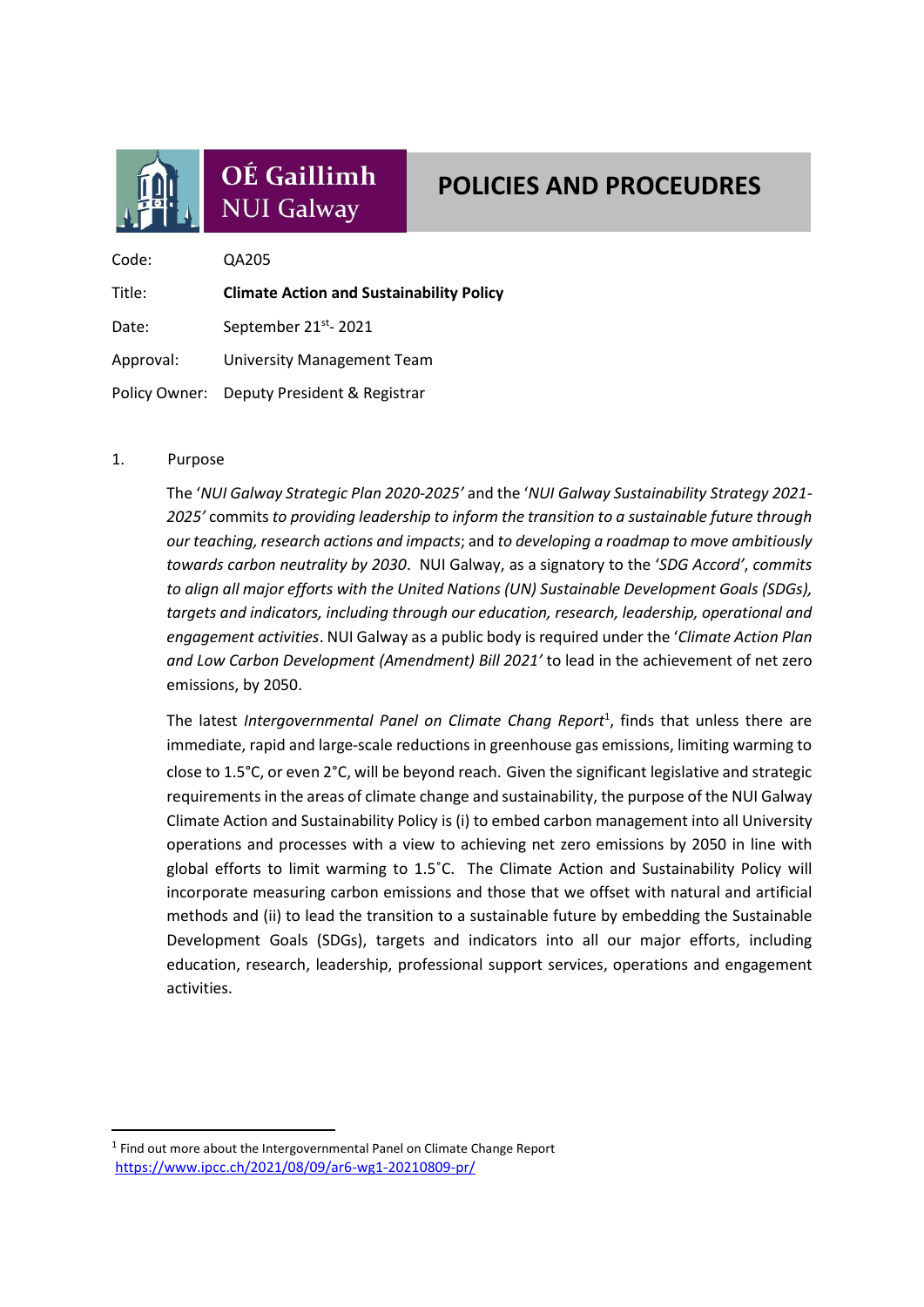#### 2. University Climate Action and Sustainability Goals

NUI Galway will develop a roadmap to move ambitiously towards carbon neutrality by 2030. In line with the *'Climate Action and Low Carbon Development (Amendment) Bill 2021'*, NUI Galway commits to pursue and achieve no later than 2050, the transition to being a university with net-zero greenhouse gas emissions that is climate resilient, biodiversity-rich and environmentally-sustainable.

As a signatory to the '*SDG Accord',* NUI Galway aims to become a leader in the transition to a sustainable future by embedding the SDGs into all our education, research, leadership, professional support services, operations, administrative and engagement activities by building on the work of the Community and University Sustainability Partnership (CUSP) and its approach to learn live and lead sustainability*.*

### 3. Definitions

The *UN SDGs* are a collection of *17 global goals*<sup>2</sup> that UN member states, including Ireland, are expected to use as a guide for tackling the world's most pressing challenges including ending poverty and hunger and bringing economic prosperity, social inclusion, environmental sustainability, peace and good governance to all countries and all people by 2030.

The *SDG Accord* is the University and College Sectors Collective Response to the Global Goals. The purpose of the SDG Accord is twofold: First it is to inspire, celebrate and advance the critical role that education has in delivering the SDGs and the value it brings to governments, business and wider society. Secondly, the Accord is a commitment learning institutions are making to one another to do more to deliver the goals, to annually report on each signatory's progress, and to do so in ways which share the learning with each other both nationally and internationally.

*Climate Change* refers to long-term changes in the earth's weather patterns or average temperature. A wide range of gasses known as greenhouse gases (GHGs) contribute to climate change. Carbon, in the form of carbon dioxide  $(CO<sub>2</sub>)$ , is the earth's major emitted greenhouse gas (GHG). GHG emissions and the impact of an organisation on climate can be measured in terms of equivalent CO<sub>2</sub> emissions. *Carbon management* means, firstly, understanding where the organisations  $CO<sub>2</sub>$  emissions are coming from and then putting in place a plan to reduce/eliminate/offset the carbon.

*Carbon neutrality* is defined by an internationally-recognised standard – PAS 2060 – which sets out requirements for the quantification, reduction and offsetting of greenhouse gas emissions. Achieving carbon neutrality means that the  $CO<sub>2</sub>$  emissions attributable to NUI Galway are fully compensated by  $CO<sub>2</sub>$  reductions or removals exclusively claimed by NUI Galway, such that NUI Galway's net contribution to global  $CO<sub>2</sub>$  emissions is zero, irrespective of the time period or the relative magnitude of emissions and removals involved. An organisation can purchase credits to become 'carbon neutral'.

<sup>&</sup>lt;sup>2</sup> Find out more about the 17 Global Goals on the United Nations website<https://sdgs.un.org/goals>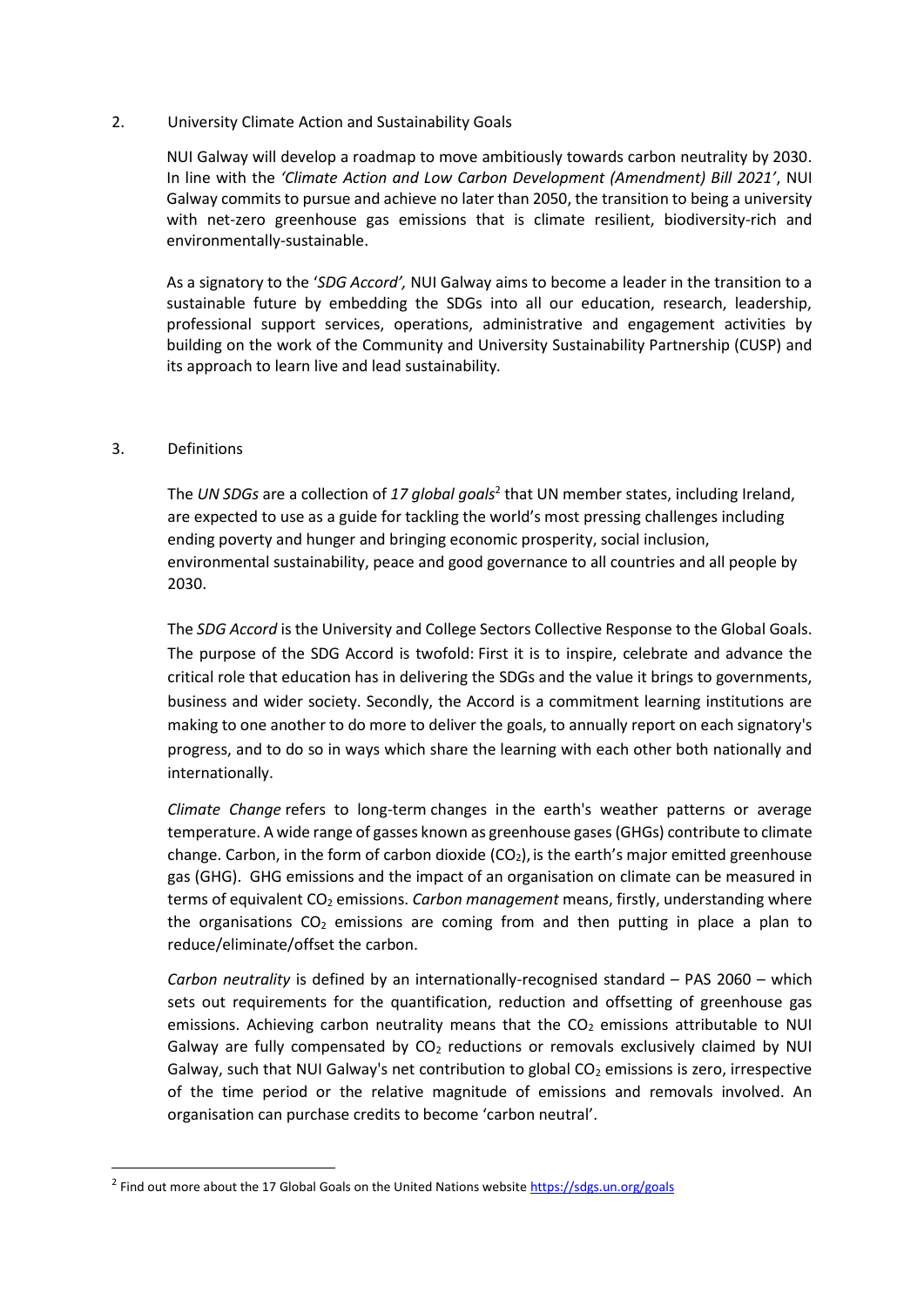*Net Zero Emissions* means achieving an overall balance between greenhouse gases emitted and those that can be taken out of the earth's atmosphere through natural or artificial systems, referred to as *off-setting*. A net-zero GHG emissions organisation reduces its emissions following science-based pathways, with any remaining GHG emissions attributable to NUI Galway being fully neutralised by like-for-like removals of emissions from the earth's atmosphere, without purchasing carbon credits, in line with global efforts to limit warming to 1.5°C. The boundary of a net zero target for NUI Galway includes global scope 1, 2 and 3 emissions attributable to NUI Galway, as defined in The Greenhouse Gas Protocol – A Corporate Accounting and Reporting Standard<sup>3</sup>.

*The Community and University Sustainability Partnership (CUSP)* was established in 2015 under the direction of the Deputy President and Registrar to showcase how a university can become a role model for the transition to a sustainable future. CUSP is a multi-disciplinary, voluntary team of over 30 students and staff from across the campus and community partners, all working together with the common aim of establishing the university as a leading institutional model for sustainability. CUSP operates through a multidisciplinary board - the CUSP General Board. The University Sustainability Advisory Board provides strategic oversight of NUI Galway's commitment to sustainability as detailed in the Strategic Plan, Sustainability Strategy, SDG Accord and Climate Action and Sustainability Policy. The Sustainability Terms of Reference sets out roles, responsibilities and constitution of the CUSP General Board and University Sustainability Advisory Board.

At NUI Galway, we adopt *a Learn, Live, Lead* approach to sustainability. The aim with *learn* is to embed learning about sustainability into all aspects of university practice, learning and research, so that our campus community can gain the necessary knowledge and skills to facilitate sustainable thinking and decision-making in the wider world; the aim with *live* is to implement the principles of sustainability through campus operations, so that our communities understand the importance of sustainable living in all aspects of their lives and value their connection to the physical environment, ecosystems and biodiversity; the focus of *lead* is developing the campus as a role model for sustainability and fostering partnerships between community and university so that we all work together to address local and global sustainability challenges.

| Role                                       | <b>Responsibilities</b>                                     |
|--------------------------------------------|-------------------------------------------------------------|
| President                                  | As the Head and Chief Officer of the University, provides   |
|                                            | leadership, commitment and support for the University's     |
|                                            | Climate Action and Sustainability Policy.                   |
| Office of the Deputy President & Registrar | The Deputy President is the UMT Leader with                 |
|                                            | responsibility for the sustainability function of the       |
|                                            | University and oversees compliance with this Policy.        |
| Office of the Chief Operating Officer      | The Chief Operating Officer is the UMT Leader with          |
|                                            | responsibility for achieving carbon neutrality and net zero |
|                                            | emissions.                                                  |

### 4. Governance and Responsibilities

<sup>3</sup> <https://ghgprotocol.org/sites/default/files/standards/ghg-protocol-revised.pdf>